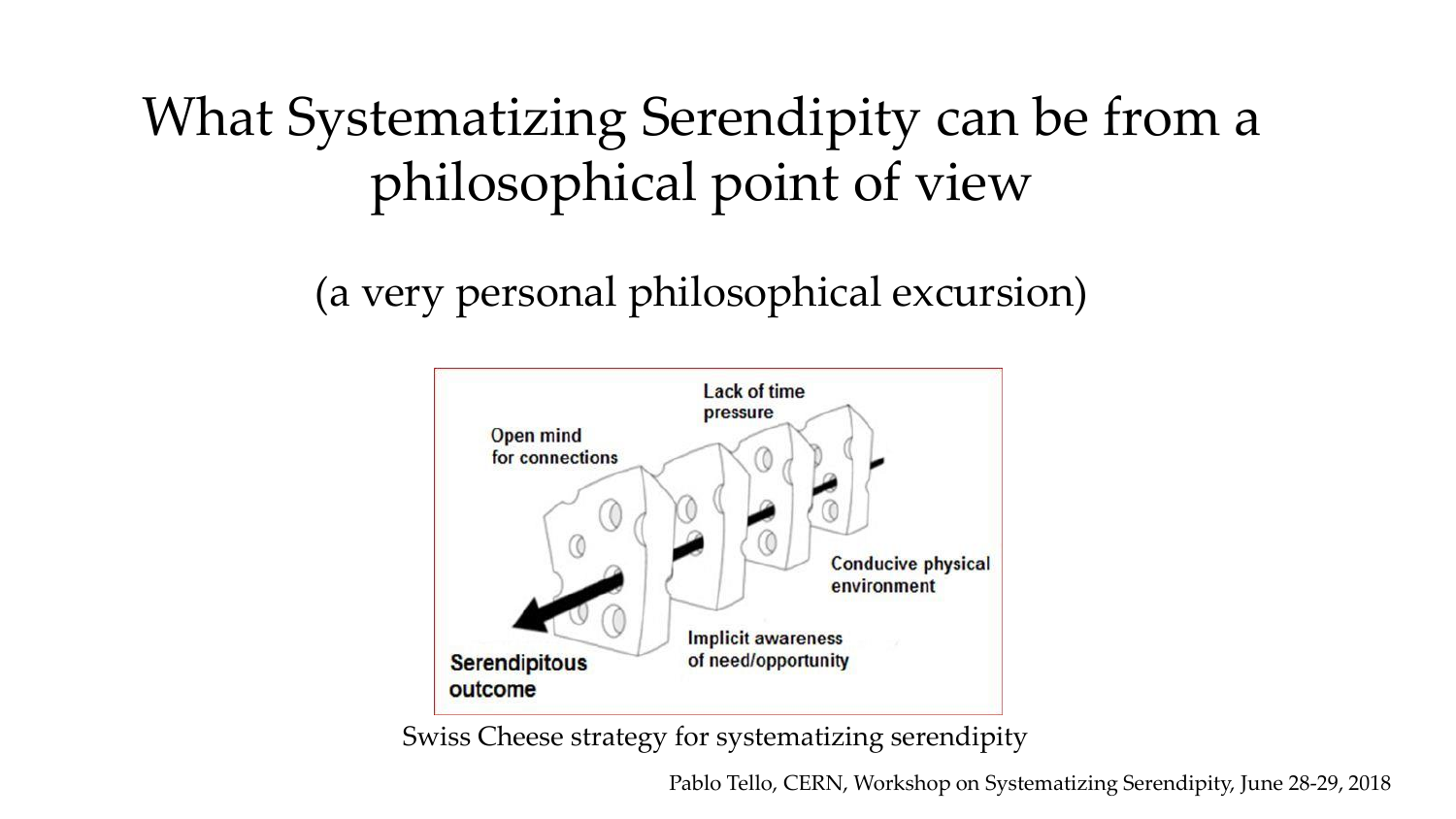# Let's start with a gut feeling...

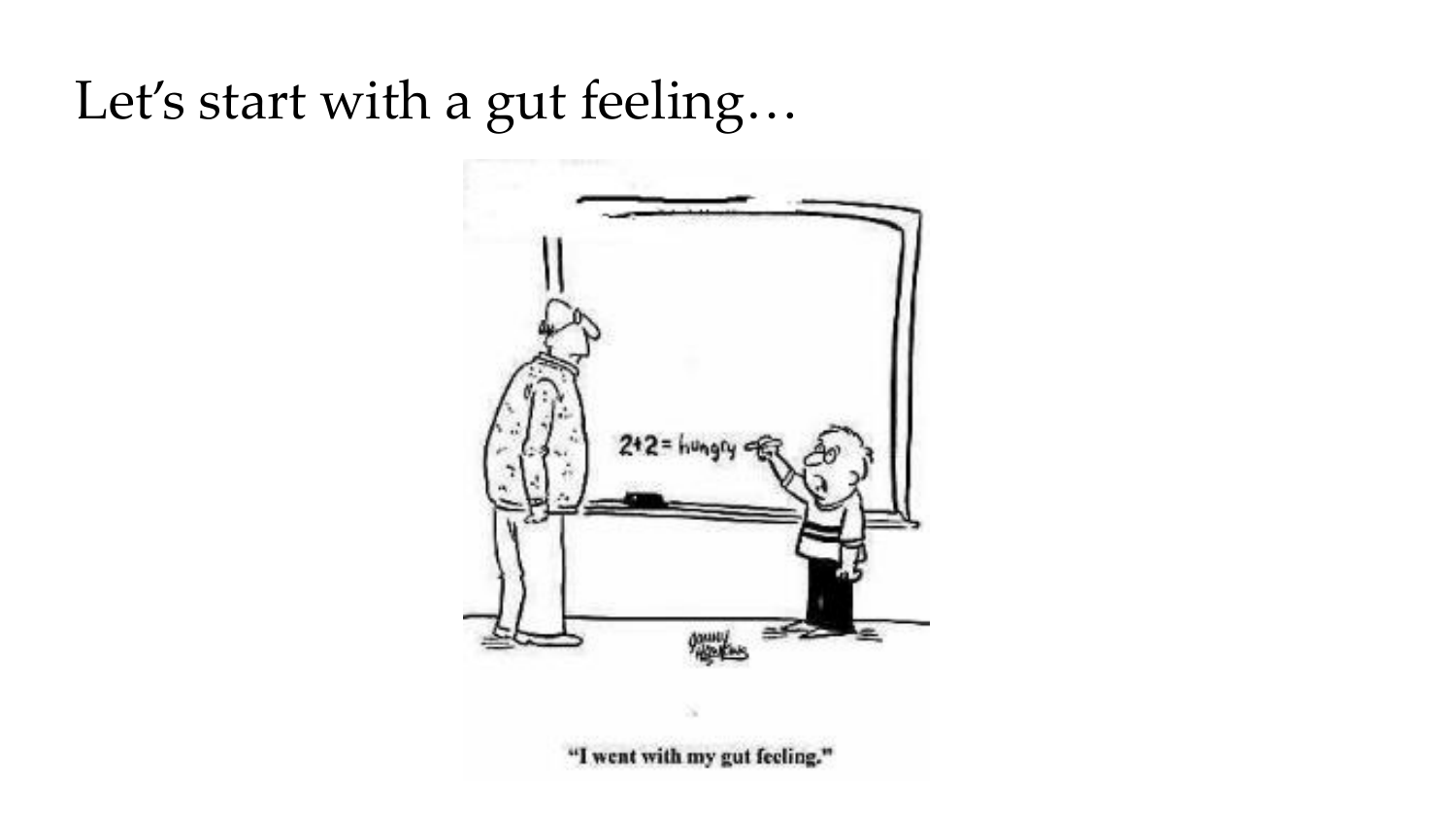### Can Systematizing Serendipity be understood as a process…(?)

"Something" that *is per se* systematic *becomes* serendipitous.

or

"Something" that *is per se* serendipitous *becomes* systematic.



Change is key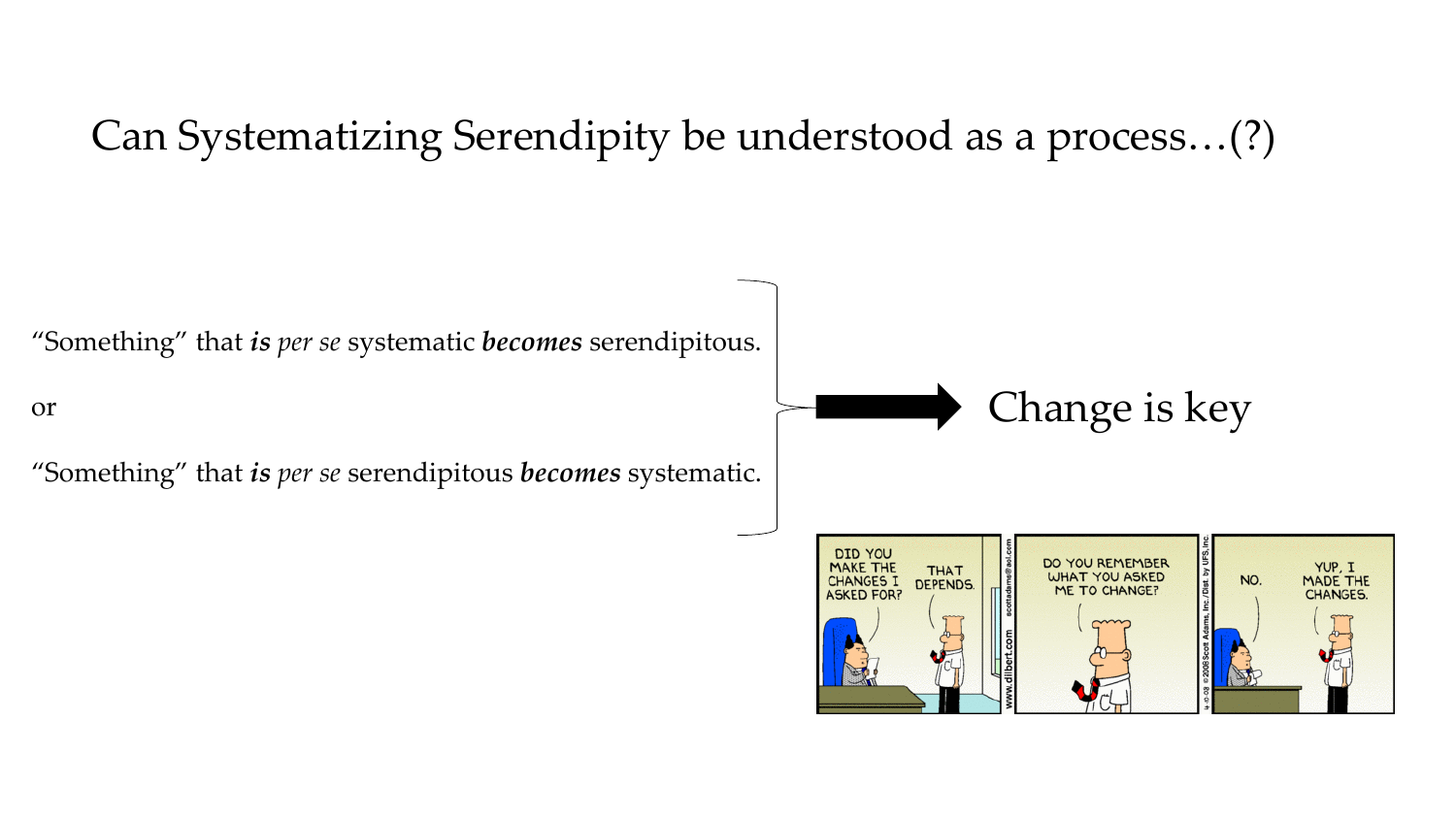## Understanding Systematizing Serendipity as a process…

Classical Ontology (based on **permanent substances**) will not do the job…because it sees change as a mere accident.

If Socrates changes, by becoming rich, he is still the same (the substance of Socrates continues to be the same), and change (his richness) only glides over his substance: change is accidental, whereas the substance is essential.

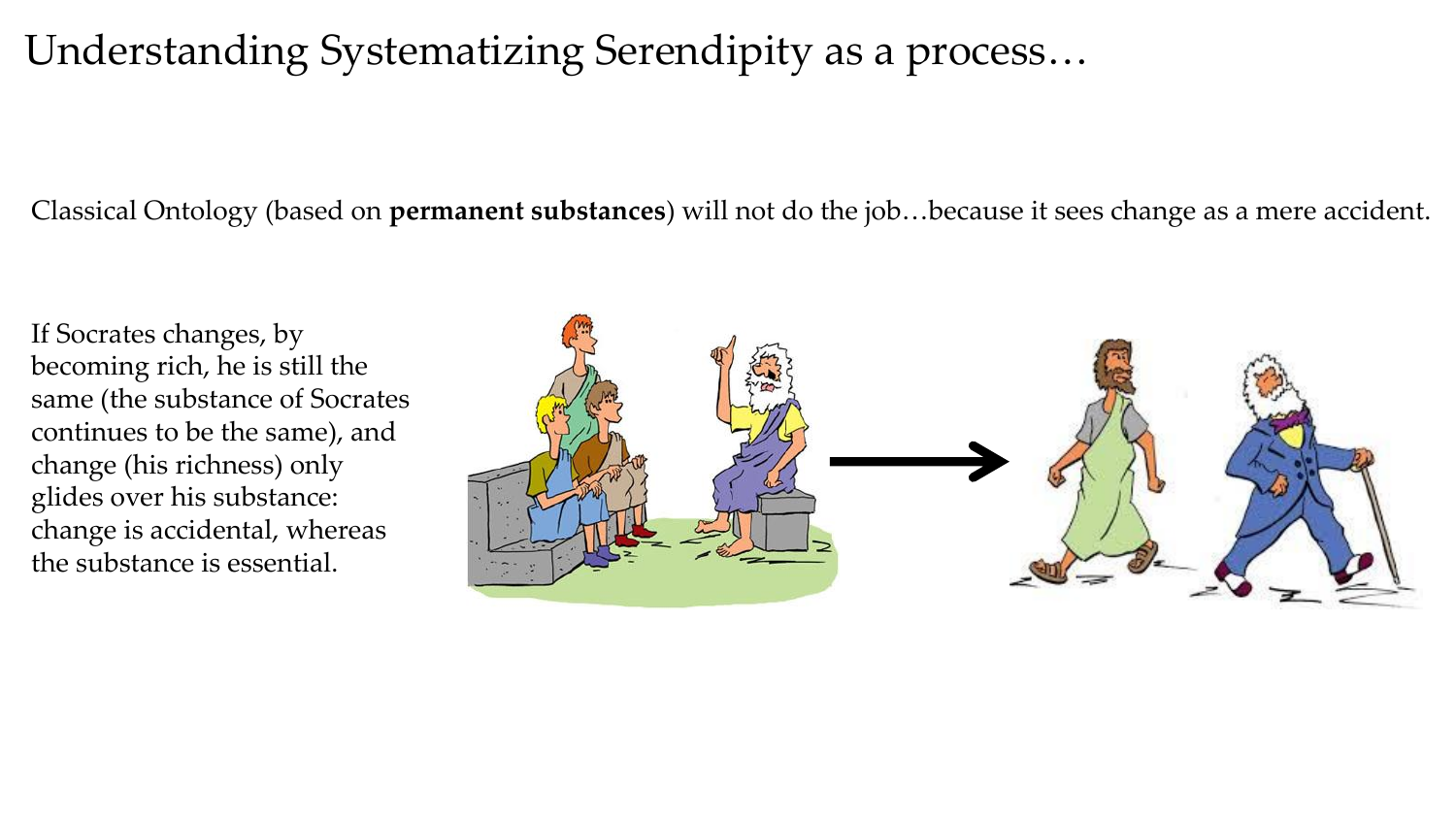## Systematizing Serendipity and Process Philosophy…

**Process Ontology (or Process Philosophy)** might do the job because it regards change as essential rather than an accident.

# Being thought of as Becoming

(process ontology motto)

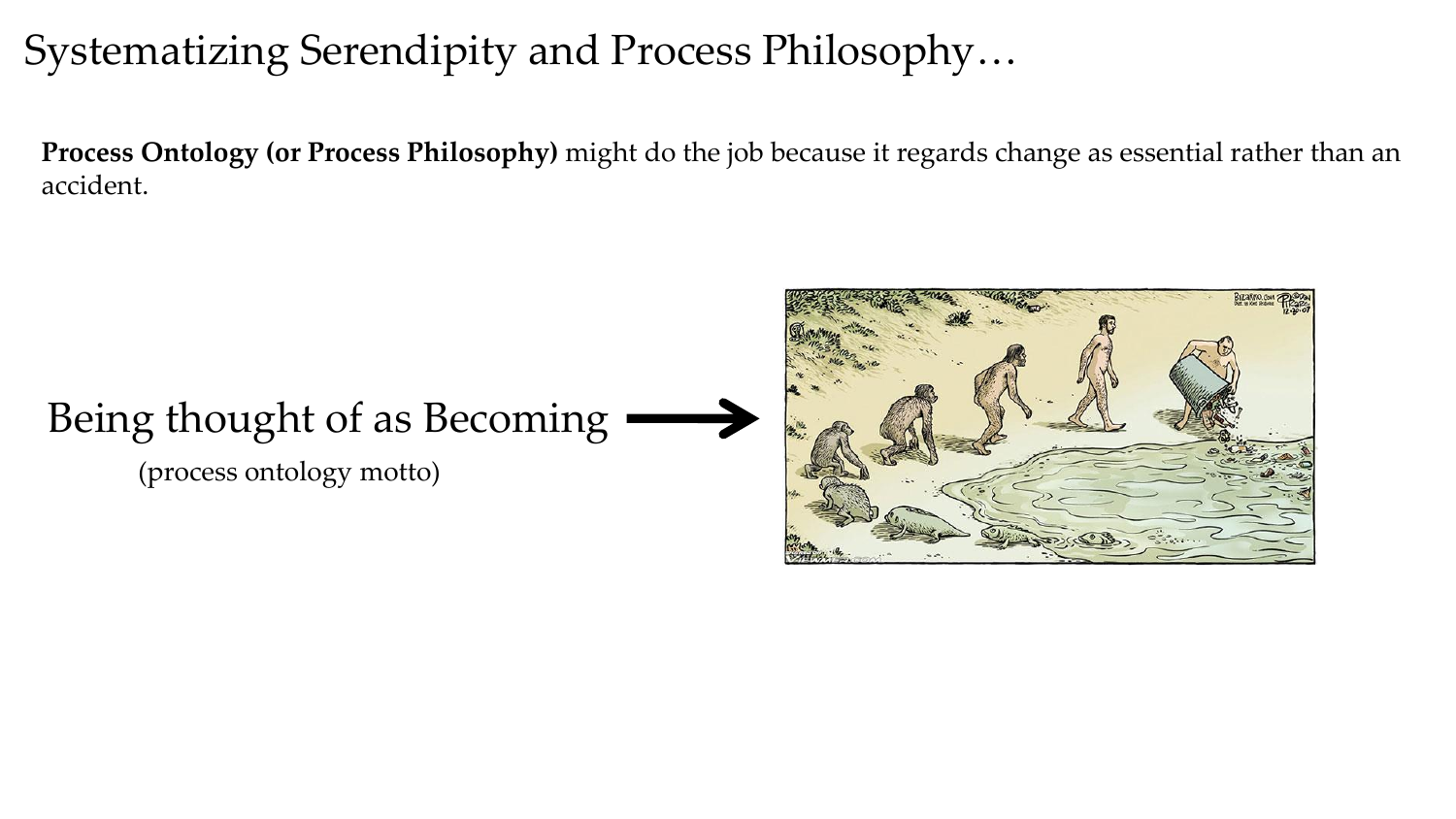## Some famous process philosophers…











### Heraclitus of Ephesus Henri Bergson Charles Sanders Peirce Alfred North Whitehead

Karl Marx





Jacques Derrida Martin Heidegger





Friedrich Nietzsche Georg W. F. Hegel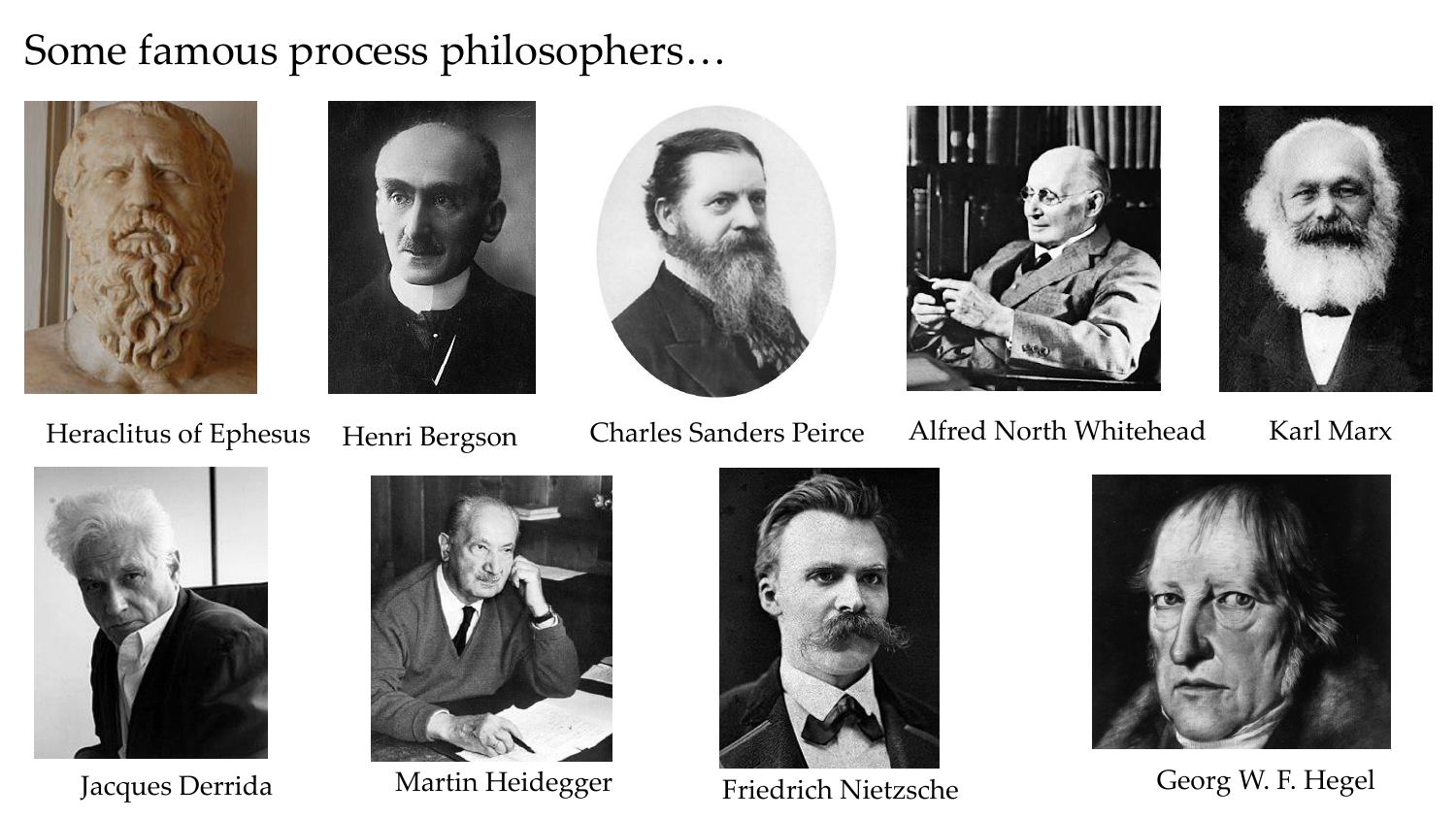# ...and a physicist too.



Ilya Prigogine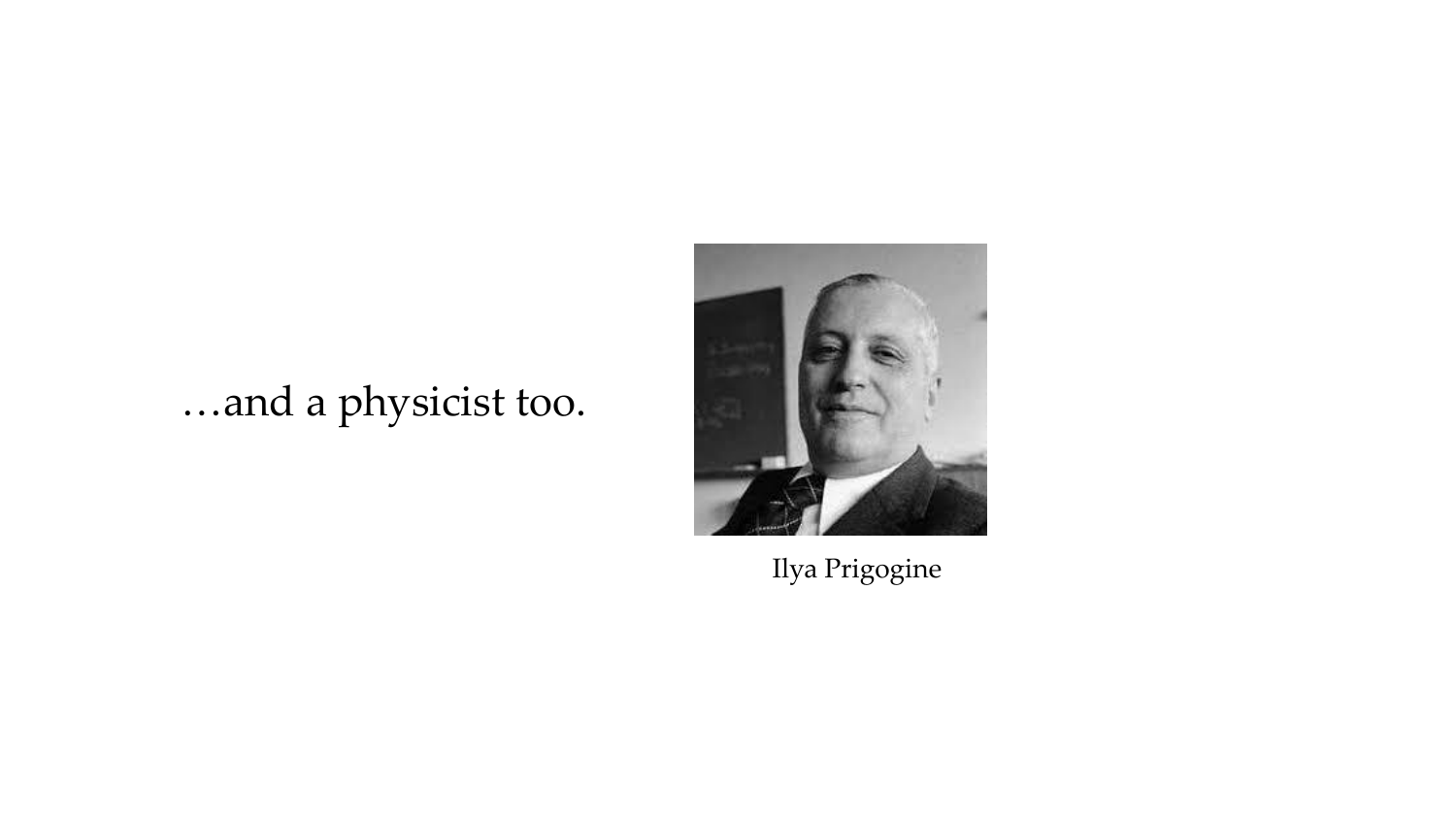# …my personal favorite.



Alfred North Whitehead

Why?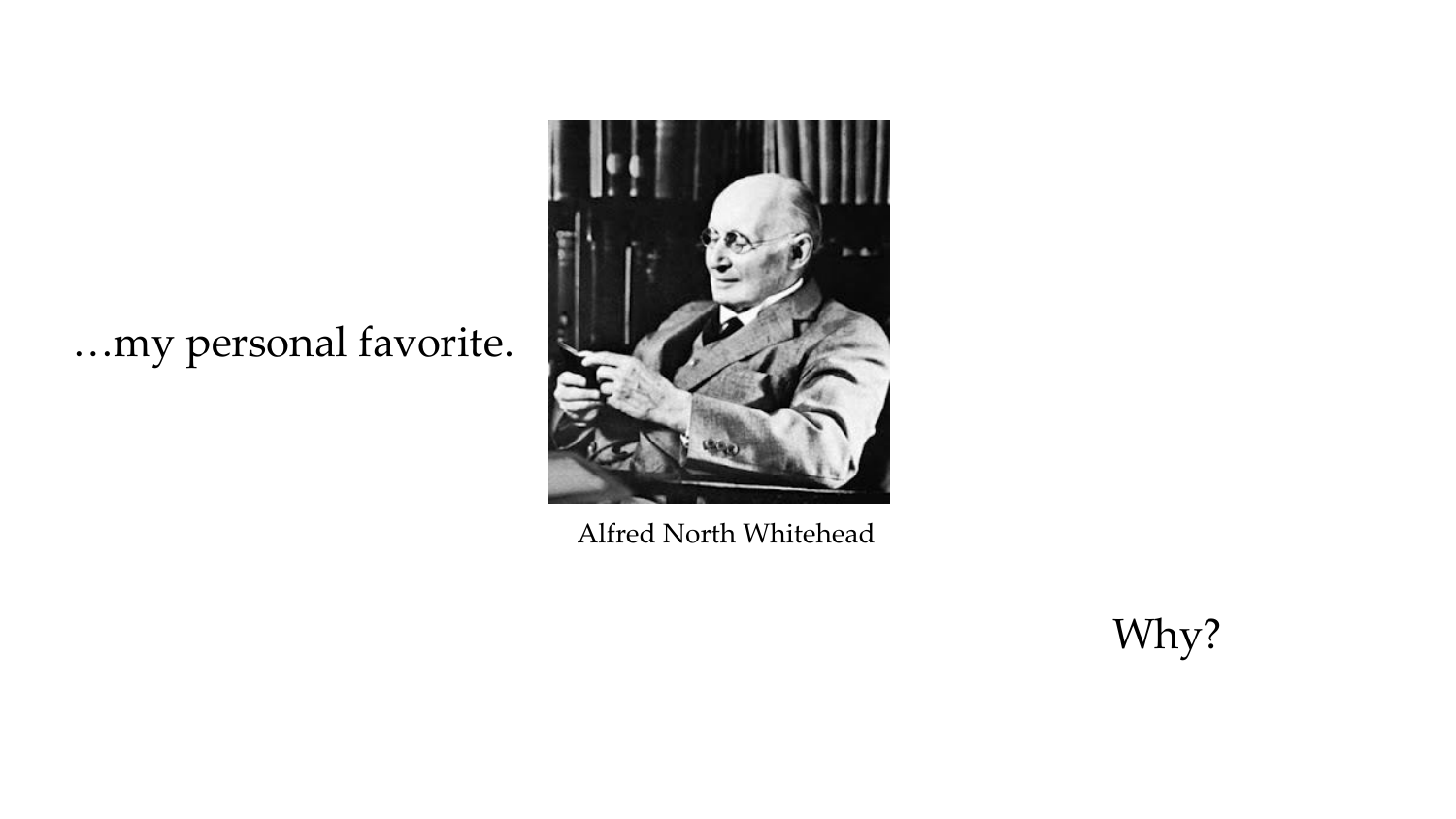# A "quick and dirty" personal summary of Whitehead's Process Philosophy

1) The fundamental "atoms of reality" are the so called **actual occasions**. (sometimes Whitehead refers to them as **actual entities** or **occasions of experience**…I like this last one).

2) Reality then is the coming into existence in such **occasions of experience**.

3) Each actual occasion of experience marks the **completion of an (elementary) process**.

4) Reality, thus envisioned, is dynamic, where "bubbling" singular and/or interlinked elementary processes occur (**concrescence**).

5) Novelty (Whitehead also refers to creativity) emerges out of these "bubbling" concrescence processes.

**But what is concrescence?**

Thus we see here that

process (change) and

stuff.

not substance is the real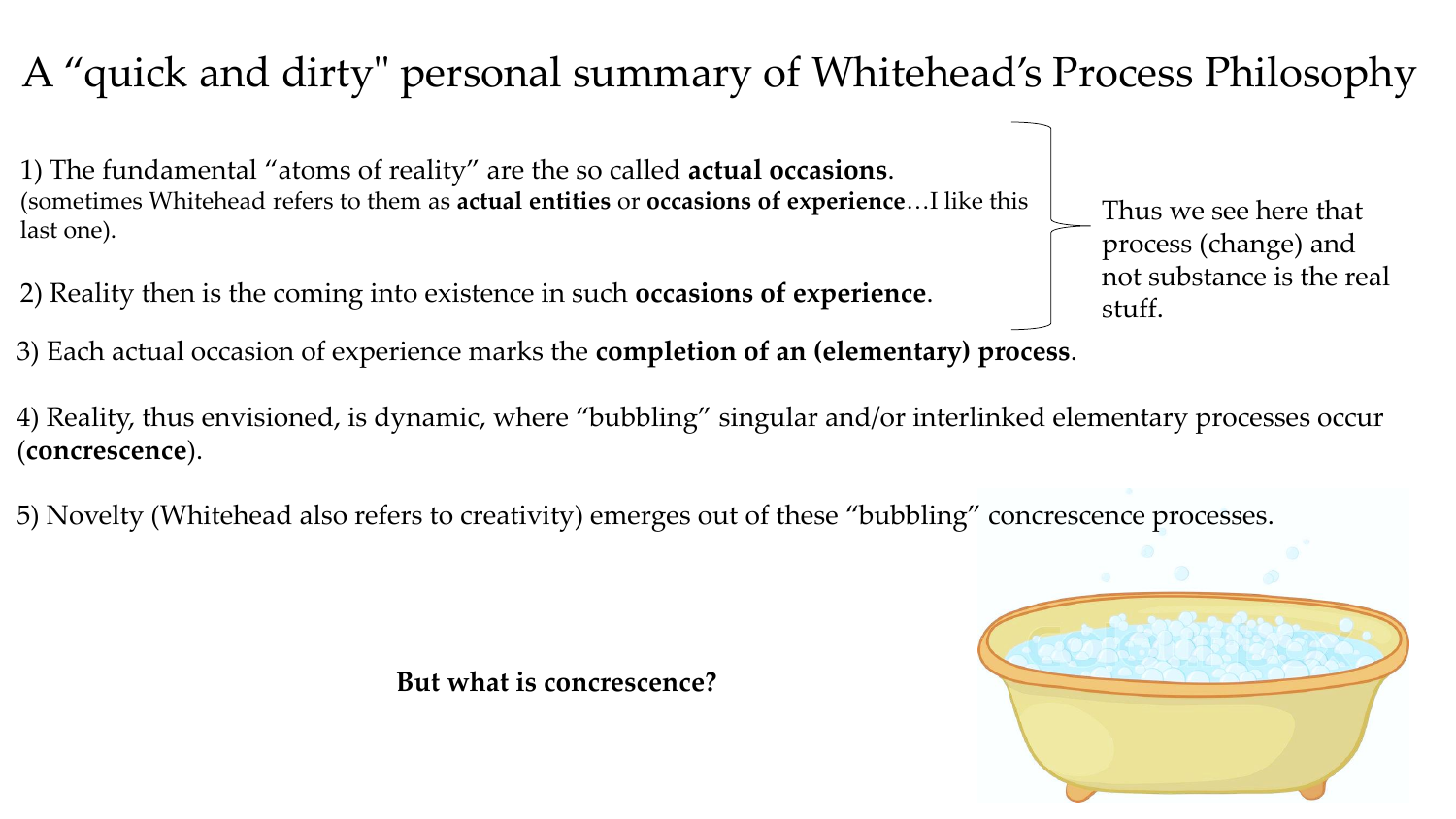# Following Whitehead…

The nature of "concrescence," using Whitehead's term, is an occasion of experience creatively internalizing its relatedness to the rest of the world by feeling that world, and in turn uniquely expressing its concreteness through its extensive connectedness with that world.

Wow! Typical Whitehead's jargon…What does it mean? Can we make an analogy?

For example…an electron in an electric field "feels" the electric field force acting upon it, and translates this "experience" into its own concretedness.

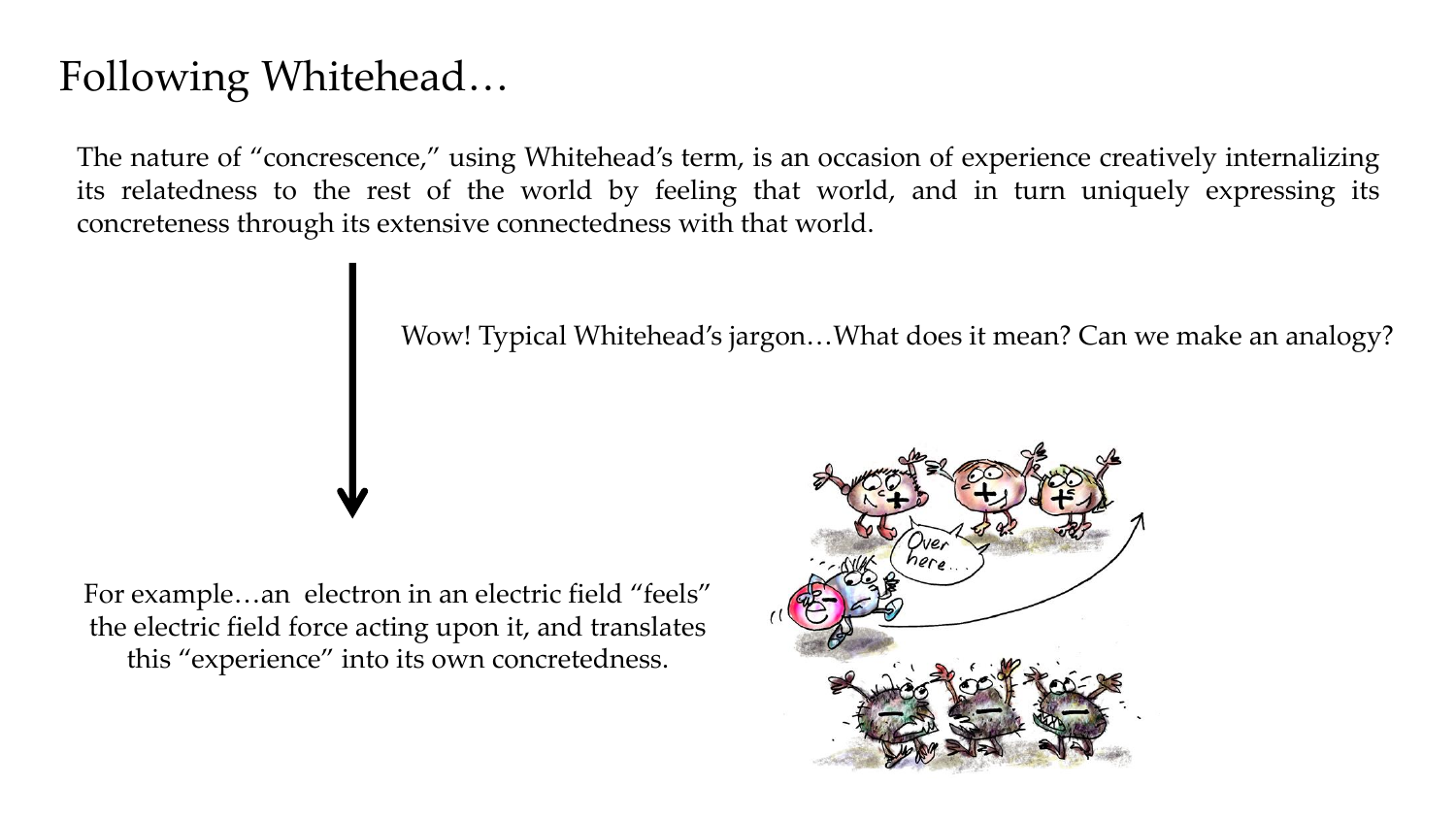## In summary (FAQ)

1) What is Systematizing Serendipity?

It is an elementary occasion of experience (for innovation in our case).

2) How this occasion of experience comes into existence?

Through concrescence.

3) And what is concrescence?

A reciprocal interaction between one occasion of experience and the rest of the world (formed by other occasions of experience).



"You don't seem to have what I'm not looking for!"